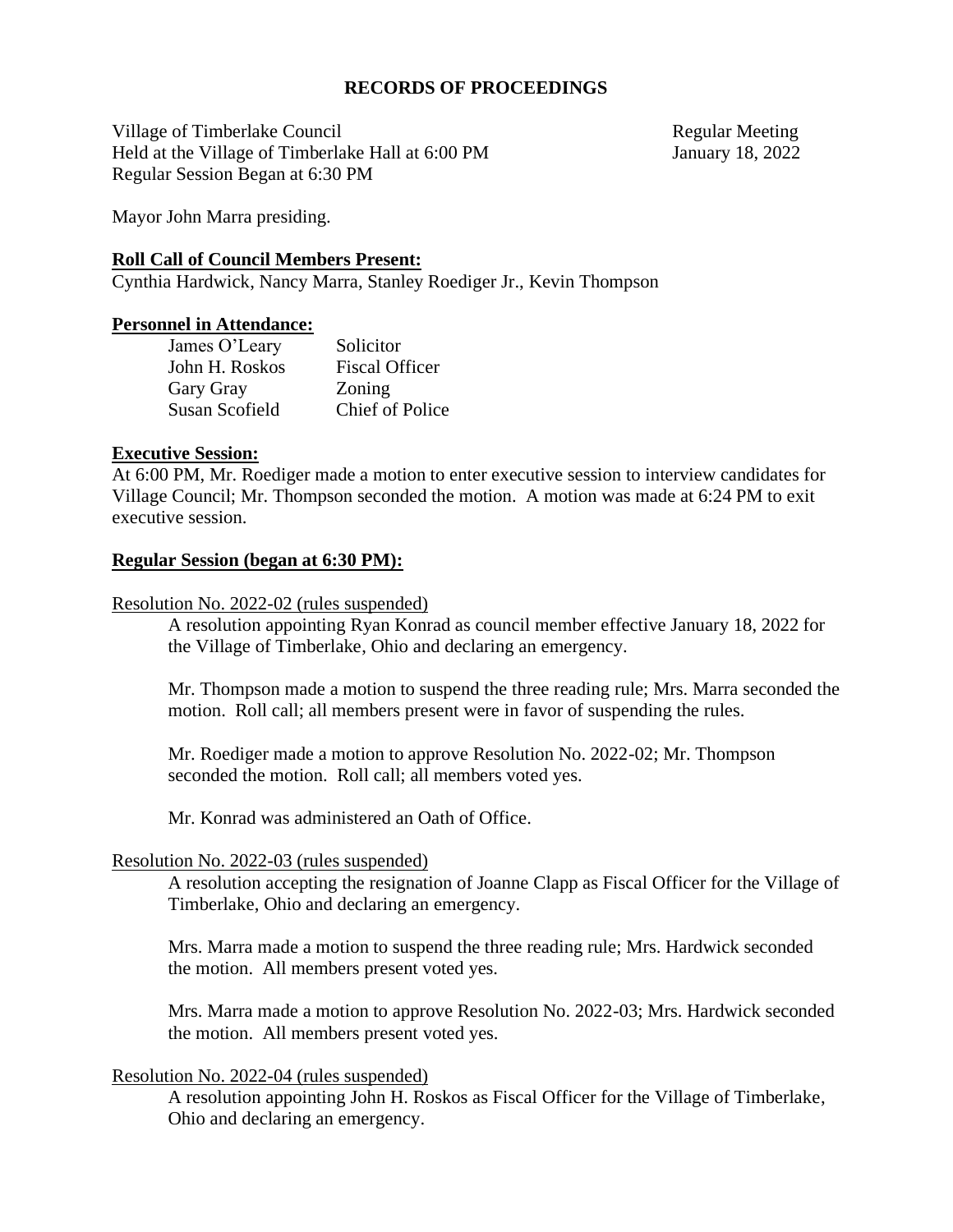Mr. Thompson made a motion to suspend the three reading rule; Mrs. Hardwick seconded the motion. All members present voted yes.

Mrs. Marra made a motion to approve Resolution No. 2022-04; Mr. Roediger seconded the motion. All members present voted yes.

### **Committee Assignments:**

Mayor Marra announced Committee Assignments for 2022.

- Safety- Mrs. Marra
- Finance- Mr. Roediger
- Trees- Mr. Thompson
- Village Hall/Parks- Mrs. Hardwick
- Sewers- Mr. Konrad

## **Public Comment, Good & Welfare:**

Mayor informed the public that they have 3 minutes per subject to present their concerns, comments, or questions to Council and they would be addressed later in the meeting.

Mayor Marra reported on the snowstorm; the plow truck broke down, but has been repaired. It will take approximately 1 year to order a new truck due to manufacturing delays.

Denise Verdi- Discussed stuck vehicles during the snowstorm; suggested putting up orange cones up, if area is not passable.

Debbie King- Who is responsible for plowing section from end of Timberlake to Lakeline? Lakeline is responsible. According to Chief Scofield, Eastlake ended up plowing a few hours later.

Dennis Dicki- Kudos to fixing the plow during the storm; suggested a delay on parking Ordinance, as Mr. Konrad has just joined Council, and may not be familiar with text of legislation.

## **Reading & Disposition of the Minutes:**

A motion was made by Mrs. Marra and seconded by Mr. Roediger to approve the minutes of the Regular Council meeting held on December 21, 2021. All members of Council present voted yes, except Mr. Konrad who abstained.

A motion was made by Mr. Thompson and seconded by Mrs. Marra to approve the minutes of the Organizational meeting held on January 1, 2022. All members of Council present voted yes, except Mr. Konrad who abstained.

## **Legislation:**

a.) Ordinance No. 30-2021 ( $3<sup>rd</sup>$  Reading)

An ordinance amending section 470.10, parking and storage of recreational vehicles of the codified ordinance of the Village of Timberlake and declaring an emergency.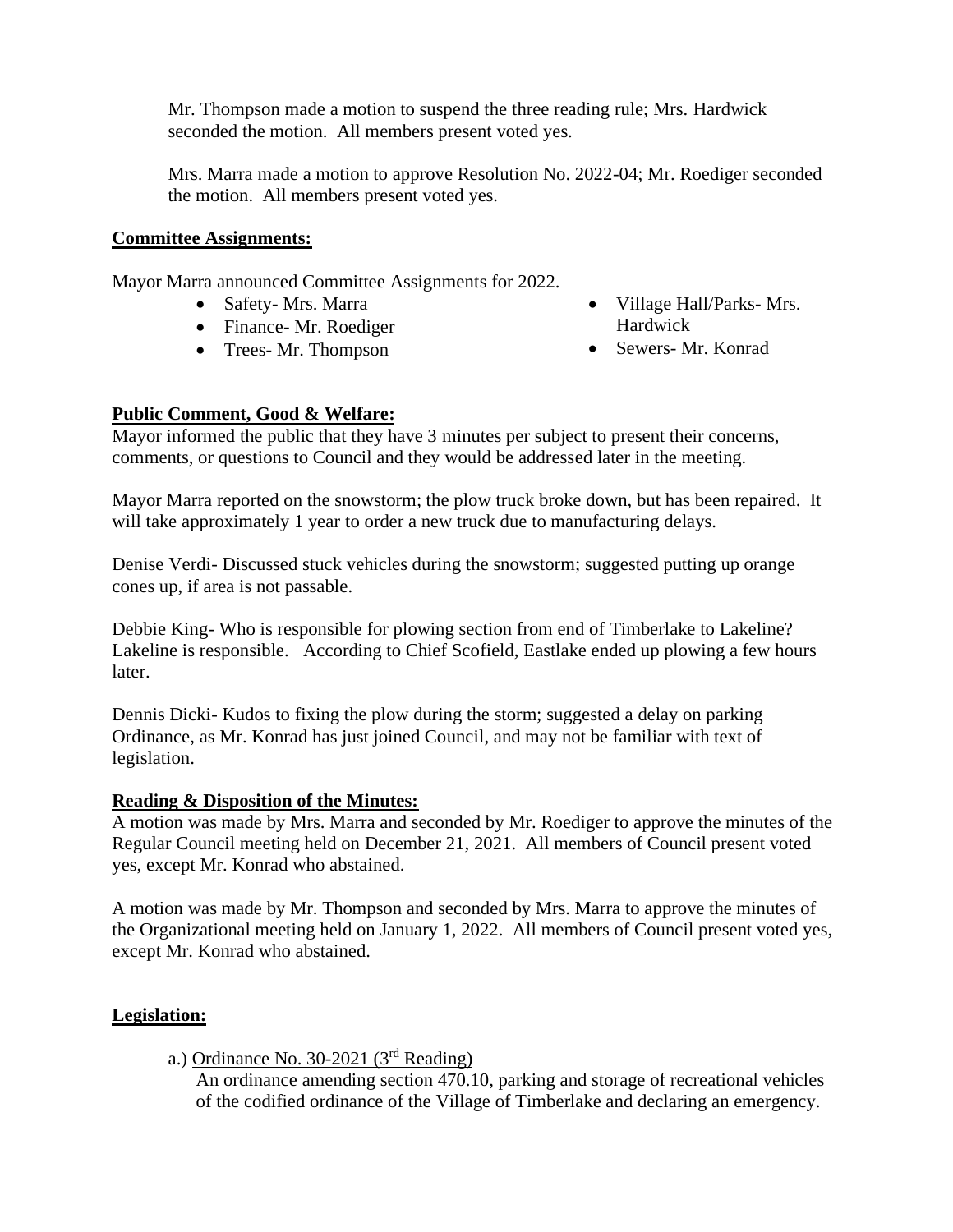Mr. O'Leary discussed the Ordinance, and the penalties associated with non-compliance. Chief Scofield added insight; there was a discussion of enforcement and level of penalties by the Chief, and Council Members. Mr. Thompson is uncomfortable with the escalation of penalties. Individual would be cited; eventually court involved- there would be no physical arrest. According to Chief Scofield, penalties are the same as for inoperable vehicles.

Mr. Roediger made a motion to approve Ordinance No. 30-2021; Mrs. Marra seconded the motion. Roll call: Mr. Thompson, no, Mrs. Hardwick, yes, Mrs. Marra, yes, Mr. Roediger, yes, Mr. Konrad, no. Ordinance passed by a vote of 3-2.

### b.) Ordinance No. 31-2021  $(3<sup>rd</sup>$  Reading)

An ordinance amending a credit card policy of the Village of Timberlake and declaring an emergency.

This Ordinance increases the credit card limit for each card to \$1,500. Mr. Roediger made a motion to approve Ordinance No. 31-2021; Mrs. Hardwick seconded the motion. Roll call: all members present voted yes.

## c.) Ordinance No. 32-2021 (3rd Reading)

An ordinance amending Chapter 1026 trees, and renaming section1026.02, responsibility of homeowner of the codified ordinances of the Village of Timberlake and declaring an emergency.

Mr. O'Leary reviewed the history, and the purpose of the Ordinance; it does contain a hardship provision for financial reasons. Discussion ensued on dangerous trees in the right of way; we are the only community in the area, that still assumes financial responsibility for right of way trees. Tree removal would still be subject to Village approval.

Mrs. Marra made a motion to approve Ordinance No. 32-2021; Mr. Roediger seconded the motion. Additional discussion followed: Mr. Thompson still believes the Ordinance needs work- he does not believe tree removal on private property should require Village approval. Liability and private property rights were discussed, as well. Mr. O'Leary noted that the hardship relates to finances.

Roll call: Mr. Thompson, abstain, Mrs. Hardwick, yes, Mrs. Marra, yes, Mr. Roediger, yes, Mr. Konrad, abstain. The Ordinance was approved.

### d) Ordinance No. 01-2022 (rules suspended)

An ordinance establishing certain salaries of the Village of Timberlake and declaring an emergency.

The Ordinance will increase pay rates for the Police Department, and Service Department.

Mr. Roediger made a motion to suspend the three reading rule; Mrs. Marra seconded the motion. Roll call: all members present voted yes.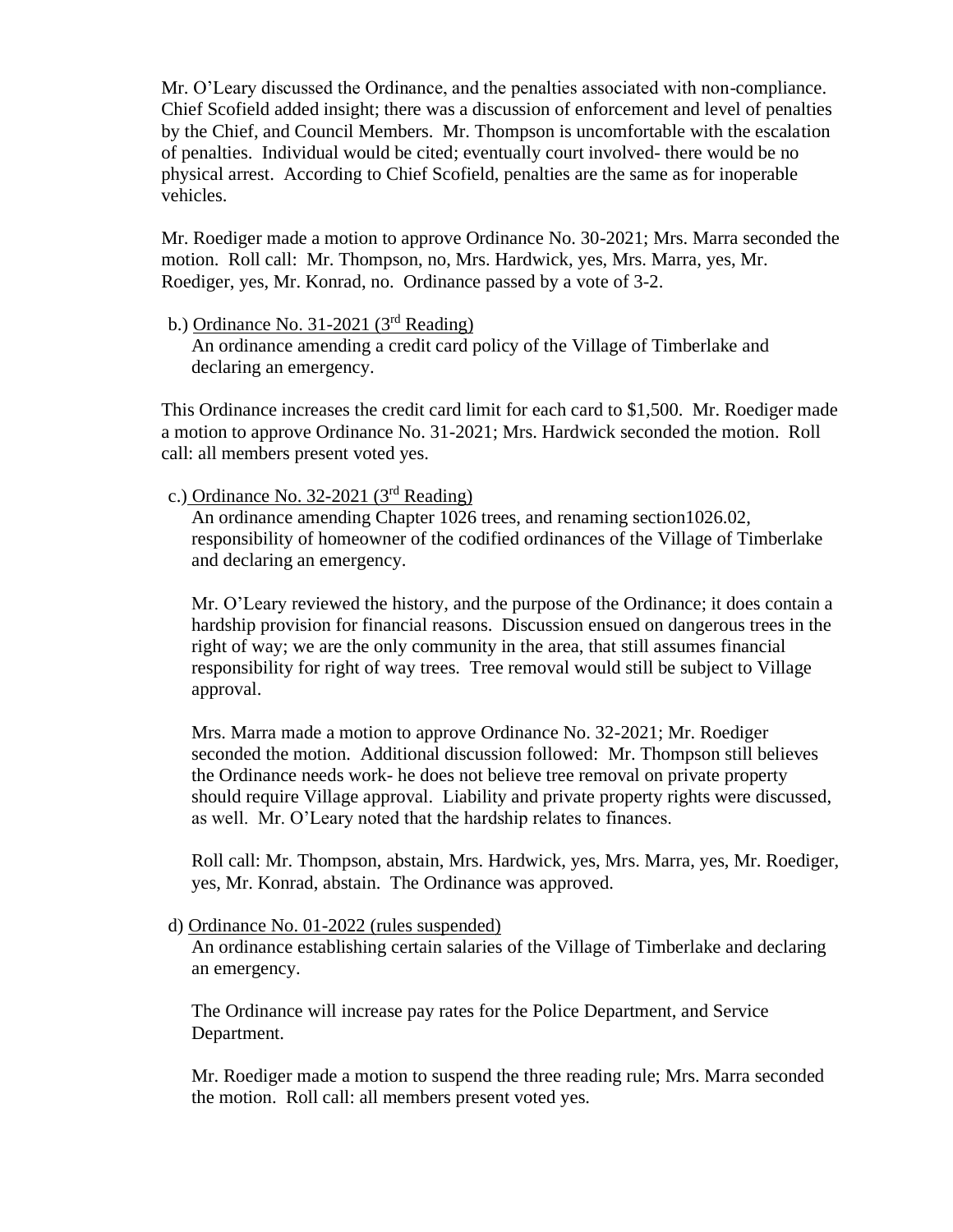Mr. Roediger made a motion to approve Ordinance No. 01-2022; Mrs. Hardwick seconded the motion. Roll call: all members present voted yes.

e) Resolution No. 2022-01 (rules suspended)

A resolution appointing council member Stanley Roediger Jr. President Pro Tempore of the Council of the Village of Timberlake, Ohio and declaring an emergency.

Mrs. Marra made a motion to suspend the rules; Mr. Thompson seconded the motion. All members present voted yes.

Mr. Thompson made a motion to approve Resolution No. 2022-01; Mrs. Marra seconded the motion. Roll call: all members present voted yes.

f) Resolution No. 2021-52 (2nd Reading)

A resolution authorizing the Mayor and Fiscal Officer to enter into an agreement with Body Camera Company for the Village of Timberlake Police Department and declaring an emergency.

g) Resolution No. 2022-05 (rules suspended)

A resolution renewing the Agreement with CT Consultants of the Village of Timberlake and declaring an emergency.

Mrs. Marra made a motion to suspend the three reading rule; Mr. Konrad seconded the motion. Roll call: all members present voted yes.

Mrs. Marra made a motion to approve Resolution No. 2022-05; Mr. Konrad seconded the motion. Roll call: all members present voted yes.

### **Department Reports:**

a. Mayor- Welcomed Mr. Konrad to Village Council.

- b. Solicitor- Mr. O'Leary had nothing further to report.
- c. Council Members:

Cynthia Hardwick- Now in charge of the Village Hall; would like to change wording of the rental agreement; form should contain actual time of party. Would also like to get a new coffee pot, and a serving cart. Pavilion roof, and siding needs repairs. A generator has been installed at the Hall, so we can now serve as an emergency shelter; some residents lost power this month.

Nancy Marra- There is a tree in question on Keewaydin; she has contacted three different arborists for an opinion. Quotes range from \$50-\$300 for an opinion. There was discussion regarding trees removed, and a tree that did come down. Jackie Orabone is no longer editing the times; Keith Widdersheim will take over.

Stanley Roediger- Nothing additional to discuss at this time; we still need one more Council member.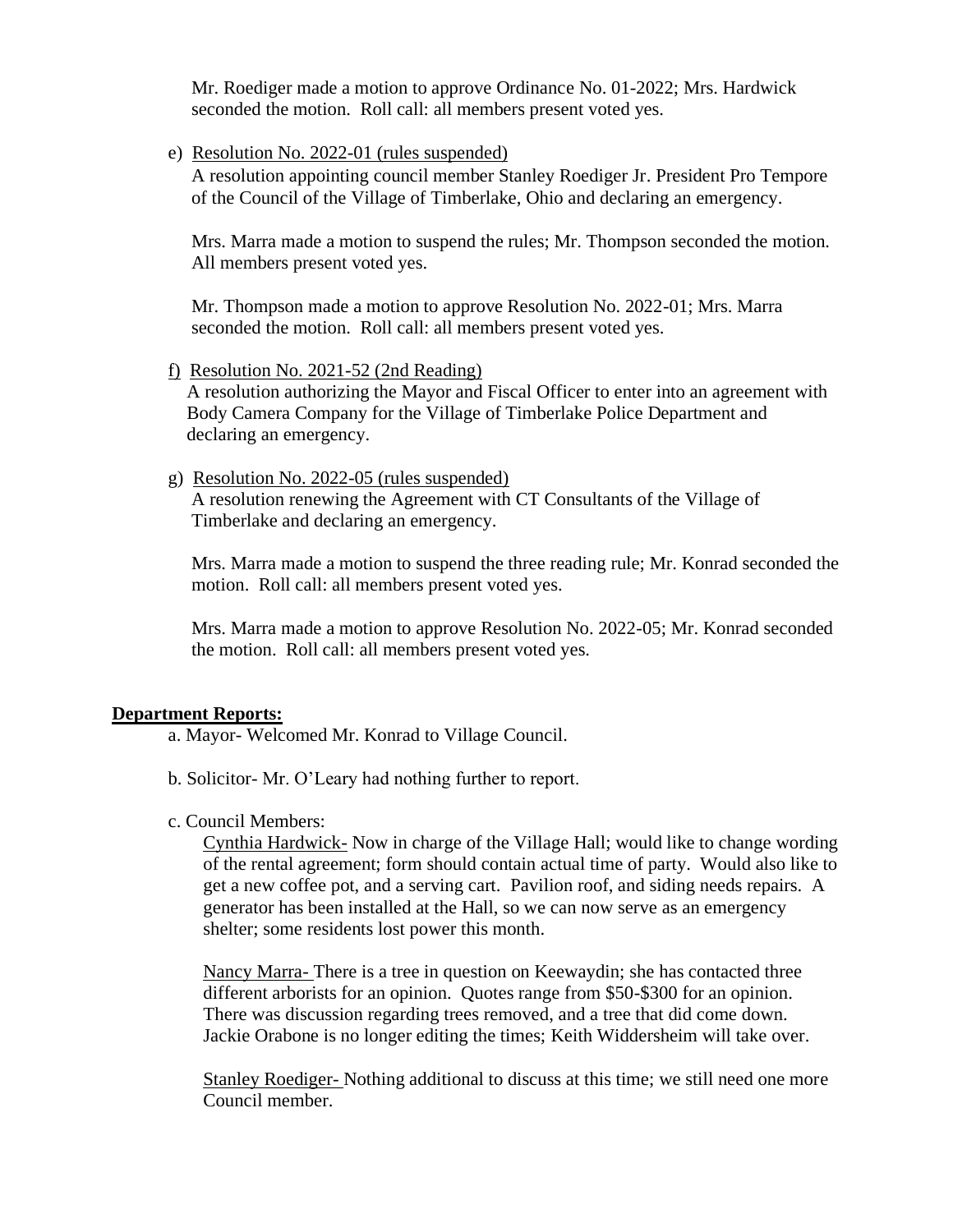Ryan Konrad- Nothing to report; thank the Council for allowing him to serve.

Kevin Thompson- Now in charge of trees; three weeks into it. Thanked Mrs. Marra for all her efforts. Only tree with issue is on Owaissa; new Ordinance may affect this- will have to look into.

- d. Fiscal Officer: Mr. Roskos reported the fund balances at the end of 2021.
- e. Police Chief: No report at this time; could not print out.
- f. Zoning/Property Maintenance: Mr. Gray had nothing to report; no permits written this month.

### **Purchases & Approvals:**

A motion was made by Mr. Roediger and seconded by Mr. Thompson to approve the December, 2021 Financial Reports. All members of Council present voted yes, except Mr. Konrad who abstained.

A motion was made by Mr. Roediger to approve an arborist payment not to exceed \$150.00; Mrs. Marra seconded the motion. All members of Council present voted yes.

**Public Comment and Questions** (may be directed at the Mayor or Council members only, and is limited to 3 minutes per subject):

**James Swartz**- How to decide who can financially afford to cut down trees? Also, discussion of past financial issues- road project, and garbage service. Mr. Swartz also inquired later as to whether 2022 Budget is published; yes it is on the Village website- there is a breakdown by area.

Discussion followed by Council related to trees, responsibility, liability, et cetera. According to Mr. O'Leary, in most cities, property owners responsible for costs of tree maintenance in right of way.

**Anthony Swartz**- Do you need permission to take down trees in treelawn in most cities?

Yes, according to Mr. O'Leary, but not in all circumstances.

**Nancy Stoneman**- Discussed grants for sidewalks, and past efforts to obtain, as well as opinions of other residents.

Mrs. Hardwick was part of grant research; not all types of grants require a match. Mr. Konrad discussed sidewalks, and why we could add them Lake Shore Blvd. residents feel like outsidersbelieves sidewalks could be an enhancement to Village. Chief Scofield questioned whether sidewalks would require state approval.

**Debbie King-** What about a bike path? Mayor noted the Lakefront Development Group is looking to expand the bikepath on Lake Shore Blvd.